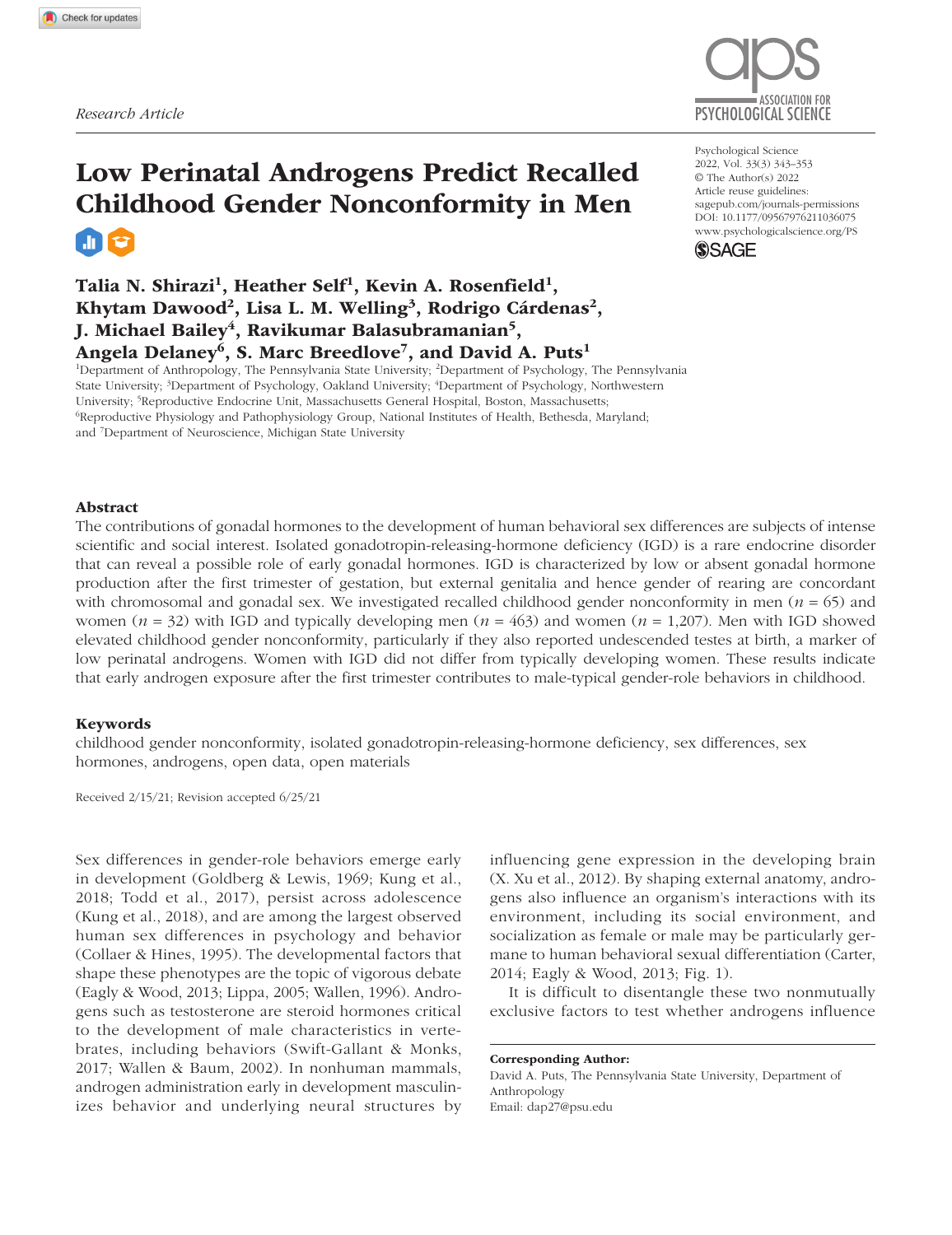sexually differentiated behaviors independently of their effects on external anatomy. An ideal experiment would compare groups randomly assigned to differ in early androgen action but not in external appearance and hence gender of rearing, yet such an experiment would be infeasible and unethical in humans. However, some endocrine conditions or other "experiments of nature" can provide close analogs. Girls who experienced elevated prenatal androgen levels because of congenital adrenal hyperplasia have been found to exhibit more male-typical play preferences and behaviors compared with unaffected girls (Berenbaum et al., 2018; Berenbaum & Hines, 1992; Hines et al., 2004; Meyer-Bahlburg et al., 2004; Pasterski et al., 2005). Similarly, natal boys whose gender was reassigned to female in infancy because of cloacal exstrophy or penile ablation during circumcision have also been found to exhibit behavioral masculinization in comparison with typically developing girls (Diamond & Sigmundson, 1997; Reiner & Gearhart, 2004). If androgens influence behavior by shaping brain development directly, then it should also be the case that, among individuals raised as boys, those exposed to reduced androgens during their early development should exhibit less masculine behavior. However, this complementary evidence is critically missing.

Isolated gonadotropin-releasing-hormone deficiency (IGD) is a rare endocrine disorder affecting approximately 1 in 130,000 live births (Boehm et al., 2015;

# Statement of Relevance

Childhood gender-role behaviors are among the largest human behavioral sex differences. Experiments in laboratory animals show that hormones produced by the testes contribute to sex differences in behavior, but such experiments in humans would be infeasible and unethical. We measured recalled childhood gender-role behavior in typically developing individuals and in individuals with isolated gonadotropin-releasing-hormone deficiency (IGD). People with IGD are raised as their chromosomal and gonadal sex but do not produce gonadal hormones after the first trimester of gestation. Men with IGD reported higher recalled childhood gender nonconformity, particularly if they possessed a biomarker of low testicular hormone levels during gestation. Women with and without IGD did not reliably differ. These results indicate that early exposure to testicular hormones contributes to sexually differentiated behaviors in humans.

Laitinen et al., 2011) that can provide this evidence. In typically developing fetuses, gonadal hormone production begins roughly 8 weeks into gestation and remains elevated until just prior to birth, rising again during



Fig. 1. Some putative causes of sex differences in behavior and possible combinations of external anatomy and perinatal testosterone exposure. Behavioral sex differences may result from direct effects of gonadal hormones on patterns of gene expression in the developing brain (a, top row) and/or effects on external anatomy, which influences interactions with the environment, including gender socialization (a, bottom row). These factors can be partially disentangled by examining individuals whose perinatal testosterone exposure differs from that of typically developing individuals with similar external anatomy (unshaded cells in b). XX IGD = females with isolated gonadotropin-releasinghormone deficiency; XY IGD = males with isolated gonadotropin-releasing-hormone deficiency; XX CAH = females with congenital adrenal hyperplasia; XY GR = males whose gender was reassigned to female in infancy.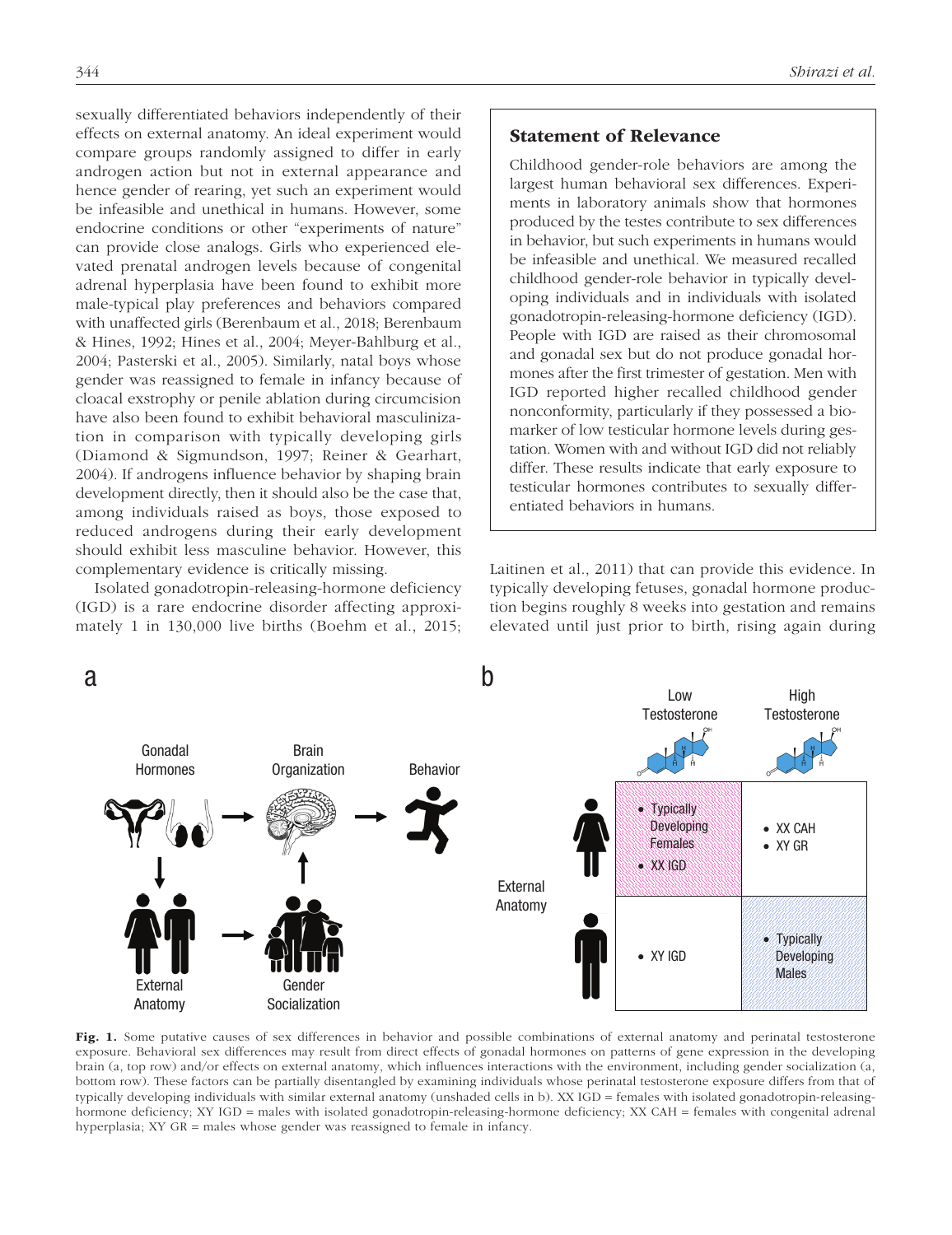

Fig. 2. Approximate human chorionic gonadotropin (hCG) and gonadal sex-steroid production in males (upper graph) and females (lower graph). In typical males, androgen production begins at roughly the 8th week of gestation with the differentiation of the bipotential gonads into testes (Negri-Cesi et al., 2004; Pardue & Wizemann, 2001; Siiteri & Wilson, 1974) and persists until the 24th week (Forest et al., 1973). In typical females, estrogen levels progressively increase across gestation, peaking perinatally, although ovarian activity transiently ceases in the immediate postpartum period between birth and the onset of minipuberty (Lanciotti et al., 2018). In individuals with isolated gonadotropin-releasing-hormone deficiency (IGD), gonadal hormone production declines as circulating hCG levels wane. Figure adapted from Lanciotti et al. (2018). FSH = follicle-stimulating hormone; LH = luteinizing hormone.

minipuberty, the period a few months after birth when gonadal hormones reach near-adult levels (Hakim et al., 2017; Lanciotti et al., 2018; Pardue & Wizemann, 2001; Siiteri & Wilson, 1974; Fig. 2). During the first trimester of gestation, human chorionic gonadotropin (hCG) produced by the placenta (Braunstein & Hershman, 1976) binds to luteinizing hormone (LH) receptors in the fetal gonads to stimulate steroid hormone production (Choi & Smitz, 2014; Seminara et al., 1998). As placental hCG levels wane, gonadotropin-releasing hormone from the hypothalamus takes over, inducing the pituitary gland to secrete LH and follicle-stimulating hormone (FSH), which in turn signal the gonads to produce sex steroids (Witchel & Plant, 2013).

By contrast, IGD is characterized by the congenital absence or lack of function of a network of neurons in the hypothalamus that secrete gonadotropin-releasing hormone (Crowley & Pitteloud, 2017; Han & Bouloux, 2012). Gonadal hormone production therefore ceases after the first trimester because of gonadotropin-releasinghormone deficiency. Individuals with IGD also do not experience minipuberty (Lanciotti et al., 2018), and hormone replacement therapy is required to initiate puberty, although adrenal androgen production is unaffected (Han & Bouloux, 2012). Because gonadal hormones decline in IGD after the first trimester when external genitalia have already sexually differentiated, external genitalia are unambiguous and concordant with chromosomal and gonadal sex (Balasubramanian & Crowley, 2011). An estimated 20% to 40% of men diagnosed later in life with IGD were diagnosed at birth with cryptorchidism (undescended testes) or microphallus (Crowley & Pitteloud, 2017), consistent with low androgen exposure (Foresta et al., 2008; Welsh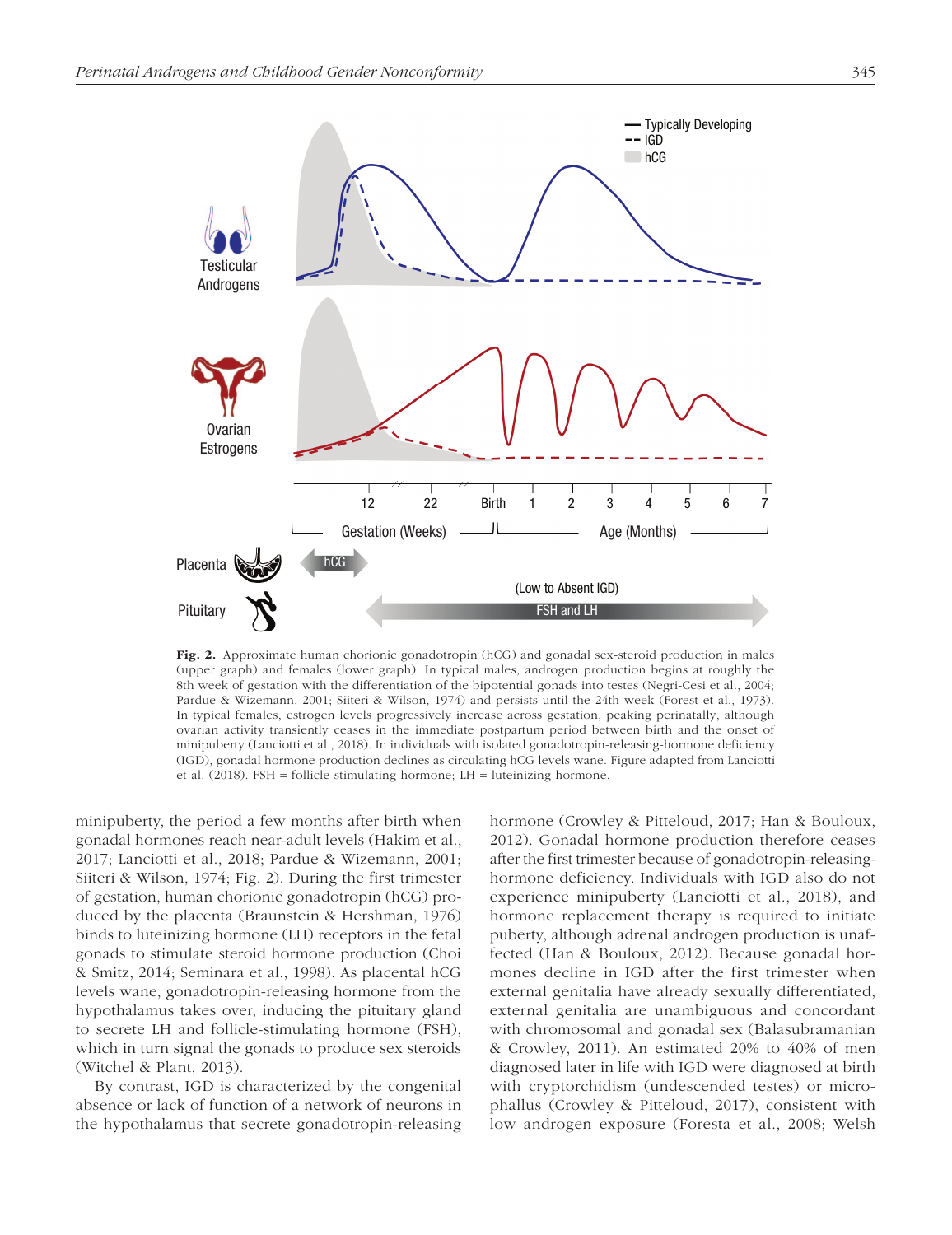et al., 2008). Other developmental abnormalities such as anosmia and cleft lip/cleft palate may be present (Balasubramanian & Crowley, 2011; see Section S1 at [ht](https://osf.io/a9mhb/)tps://osf.io/m8hn9/). Nevertheless, individuals with IGD are raised as their chromosomal and gonadal sex, almost always without their condition being known until secondary sex characteristics fail to develop spontaneously at puberty (Balasubramanian & Crowley, 2011). IGD thus represents a rare opportunity to help disentangle the direct influence of early gonadal hormones on the central nervous system and behavior from their indirect effects via external anatomy and gender socialization (Fig. 1b). Here, we used IGD to understand the effects of chronically low perinatal gonadal hormone action on sexually differentiated childhood play and gender-role behavior.

## Method

## *Participants*

Participants with IGD were recruited in two ways. A first group was referred to the study by the Reproductive Endocrine Unit at Massachusetts General Hospital or the Reproductive Physiology and Pathophysiology Group at the National Institute of Child Health and Human Development (henceforth referred to as the IGD-clinical group;  $n = 44$ ). Diagnosis for all IGDclinical participants was confirmed using the following criteria: clinical evidence of absent or incomplete puberty by age 18 years, hypogonadal sex-steroid levels (testosterone  $\langle 100 \text{ ng/dL} \rangle$  in males, estradiol  $\langle 20 \text{ pg/} \rangle$ ml in females), low LH and FSH, and no functional etiology or hypothalamic or pituitary lesions on an MRI. A second group was recruited through posts on Webbased IGD support groups and forums (henceforth, the IGD-Web group;  $n = 53$ ). Diagnosis was not confirmed with a physician for this group.

Typically developing participants (henceforth, control participants) were recruited in two separate studies on hormones and behavior, combined to take advantage of all available data. A first set of control men (*n* = 233) and women  $(n = 395)$  participated in a study of siblings recruited through emails and letters sent to everyone at Michigan State University who shared the same last name and permanent address of at least one other person at the university (see also Doll et al., 2016; Puts et al., 2010, 2013). A second set of control men (*n* = 230) and women  $(n = 812)$  was recruited via advertisements on social media (e.g., Facebook) and local newspaper and radio in central Pennsylvania, as well as from The Pennsylvania State University Department of Psychology research participant pool (see also Shirazi et al., 2019, 2020).

All participants were 18 years or older, permanent residents of the United States, and fluent in English. All procedures were approved by the institutional review board, and participants provided informed consent.

## *General procedure*

Control participants completed the study at private computer workstations in the laboratory. Participants with IGD participated remotely and were instructed to complete all questionnaires in one sitting. Control participants were compensated with either course credit or money, and participants with IGD received monetary compensation.

## *Questionnaires*

The childhood gender nonconformity questionnaire (CGNQ; Freund & Langevin, 1977) measures recalled childhood behaviors, attitudes, and desires that have been found to differ between boys and girls. The CGNQ includes 24 questions representing several behavioral and psychological categories, including peer preferences, toy preferences, dress-up play, fantasy play, and career aspirations (Zucker et al., 2006). On the basis of categorizations of each response as either male typical or female typical, we coded and scored responses to each question as gender conforming (score of −1), gender nonconforming (score of +1), or gender neutral (score of 0). Responses were then scaled within sexes and averaged to create childhood gender-nonconformity scores; higher scores indicate higher recalled childhood gender nonconformity. Cronbach's α was .78 in both men and women. For further validation, we tested for sex differences on the subset of items (13 of 24) that were scored symmetrically and worded identically for men and women, and we also created a second, separate composite CGNQ masculinity-femininity score using this subset of items, multiplying women's scores by −1 to yield a measure of childhood gender masculinity-femininity that could be compared between sexes. Significant sex differences were found in the expected directions for all individual items (see Table S1 at [h](https://osf.io/a9mhb/)ttps://osf.io/m8hn9/), as well as for CGNQ masculinity-femininity scores (Cohen's *d* = 3.00; see Fig. S1 at [ht](https://osf.io/a9mhb/)tps://osf.io/m8hn9/). Comparisons of CGNQ masculinity-femininity scores across all groups are reported in Section S2 and Table S2 at [h](https://osf.io/a9mhb/)ttps://osf.io/m8hn9/.

We administered a shortened version of the Klein Sexual Orientation Questionnaire (Klein et al., 1985) to control participants recruited from The Pennsylvania State University and participants with IGD. Responses to questions about sexual feelings and activity over the past year were averaged to create a sexual-orientation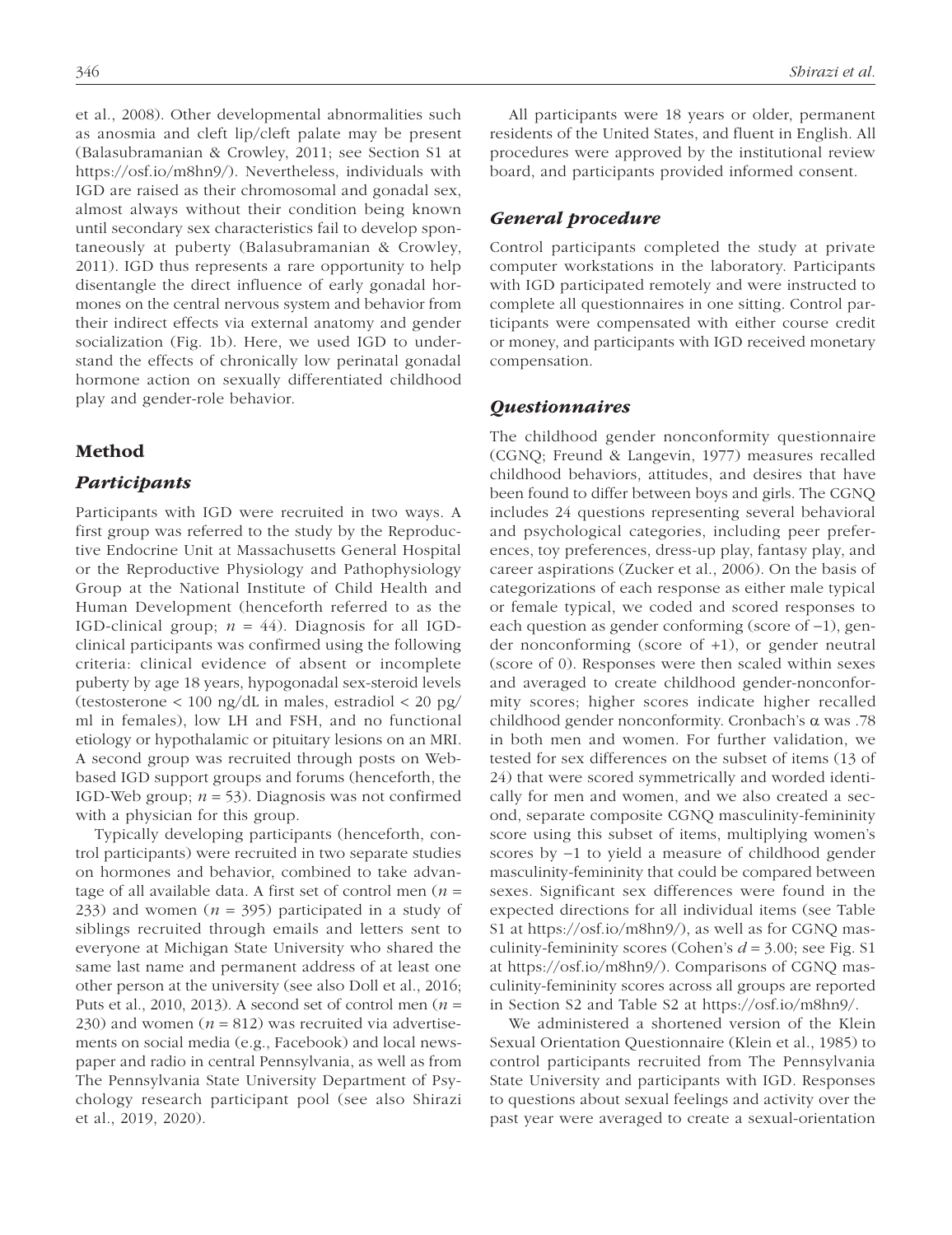| Variable                               | Men                    |                            |                       | Women                  |                            |                       |
|----------------------------------------|------------------------|----------------------------|-----------------------|------------------------|----------------------------|-----------------------|
|                                        | Control<br>$(n = 463)$ | IGD-clinical<br>$(n = 30)$ | IGD-Web<br>$(n = 35)$ | Control<br>$(n=1,207)$ | IGD-clinical<br>$(n = 14)$ | IGD-Web<br>$(n = 18)$ |
| Mean age (years)                       | 20.71 (4.45)           | 41.20(15.85)               | 37.46 (13.90)         | 20.18 (3.98)           | 34.29 (9.41)               | 31.39 (6.22)          |
| Race/ethnicity                         |                        |                            |                       |                        |                            |                       |
| White, non-Hispanic                    | 80%                    | 83%                        | 69%                   | 77%                    | 71%                        | 78%                   |
| Asian, non-Hispanic                    | 9.7%                   | 10%                        | 8.6%                  | 10%                    | 7.1%                       | $0\%$                 |
| Black, non-Hispanic                    | 4.1%                   | $0\%$                      | $0\%$                 | 5%                     | $0\%$                      | $0\%$                 |
| Hispanic                               | 4.5%                   | 3.3%                       | 17%                   | 5.9%                   | 7.1%                       | 22%                   |
| Other                                  | 1.3%                   | $3.3\%$                    | 5.7%                  | 2.1%                   | 14%                        | $0\%$                 |
| Mean childhood<br>gender nonconformity | $-0.04(0.33)$          | 0.24(0.44)                 | 0.34(0.59)            | $-0.00(0.37)$          | 0.02(0.55)                 | 0.35(0.67)            |
| Mean sexual orientation                | 0.25(0.94)             | 0.31(0.71)                 | 0.94(1.48)            | 0.37(0.79)             | 0.36(0.37)                 | 1.37(1.68)            |
| Microphallus at birth                  |                        | 29%                        |                       |                        |                            |                       |
| Cryptorchidism at birth                |                        | 47%                        |                       |                        |                            |                       |

Table 1. Demographic Statistics for Men and Women in the Sample

Note: Standard deviations are given in parentheses. Participants with isolated gonadotropin-releasing-hormone deficiency (IGD) were recruited either from clinical settings or via the Internet.

score ranging from 0 (*exclusively heterosexual*) to 6 (*exclusively homosexual*). We administered a sexualorientation questionnaire based on the Kinsey scale (Kinsey et al., 1948) to control participants recruited at Michigan State University. Responses to items on sexual attraction and sexual fantasies were averaged to create a sexual-orientation score, again ranging from 0 to 6.

Data on cryptorchidism and microphallus at birth were available from patient files for a subset of IGDclinical men. For 17 IGD-clinical participants, data were available for cryptorchidism; eight indicated its presence at birth, and nine indicated its absence. Data for microphallus were available for 14 men; four reported microphallus at birth, and 10 reported not presenting with microphallus at birth (Table 1). IGD-clinical men for whom these data were unavailable were not included in analyses relating these phenotypes to childhood gender nonconformity.

## *Data analysis*

Analyses for men and women were conducted separately. As sibling pairs were recruited in the Michigan State University sample, we ran linear regressions as multilevel models with individuals nested within sibling units. Current age and sexual orientation were entered as covariates. We included sexual orientation as a covariate because it is reliably associated with childhood gender-role behavior (Drummond et al., 2008; Singh et al., 2021), and we were interested in exploring relationships with childhood gender-role behavior independently of sexual orientation. Regressions simultaneously evaluated the effect of diagnosis (IGD vs. control) and IGD group (IGD-clinical vs. IGD-Web) using orthogonal contrast coding, with one contrast term per comparison. All regression estimates are reported as standardized.

# **Results**

## *Sample characteristics*

Sample demographics are displayed in Table 1.

#### *Men*

Men with IGD had higher CGNQ scores than control men (β = 0.24, 95% confidence interval [CI] = [0.10, 0.37], *p* < .001), and scores did not differ between IGDclinical and IGD-Web participants ( $\beta$  = −0.001, 95% CI = [–0.11, 0.11], *p* = .977; Fig. 3a). A post hoc test comparing CGNQ scores in only IGD-clinical participants (for whom we had confirmation of diagnosis) and control men revealed higher CGNQ scores in IGD-clinical men ( $\beta = 0.17, 95\% \text{ CI} = [0.06, 0.28], p = .003$ ).

To probe the robustness of our findings, we conducted several additional sets of analyses. First, we conducted analyses in which we initially tested for differences between IGD groups, and if differences were not significant, we combined IGD groups and tested for differences between the combined IGD group and the control group (see Section S3 at [ht](https://osf.io/a9mhb/)tps://osf.io/m8hn9/). Second, we restricted our main analyses to participants older than 23 years to eliminate probable university students and thus minimize demographic differences observed between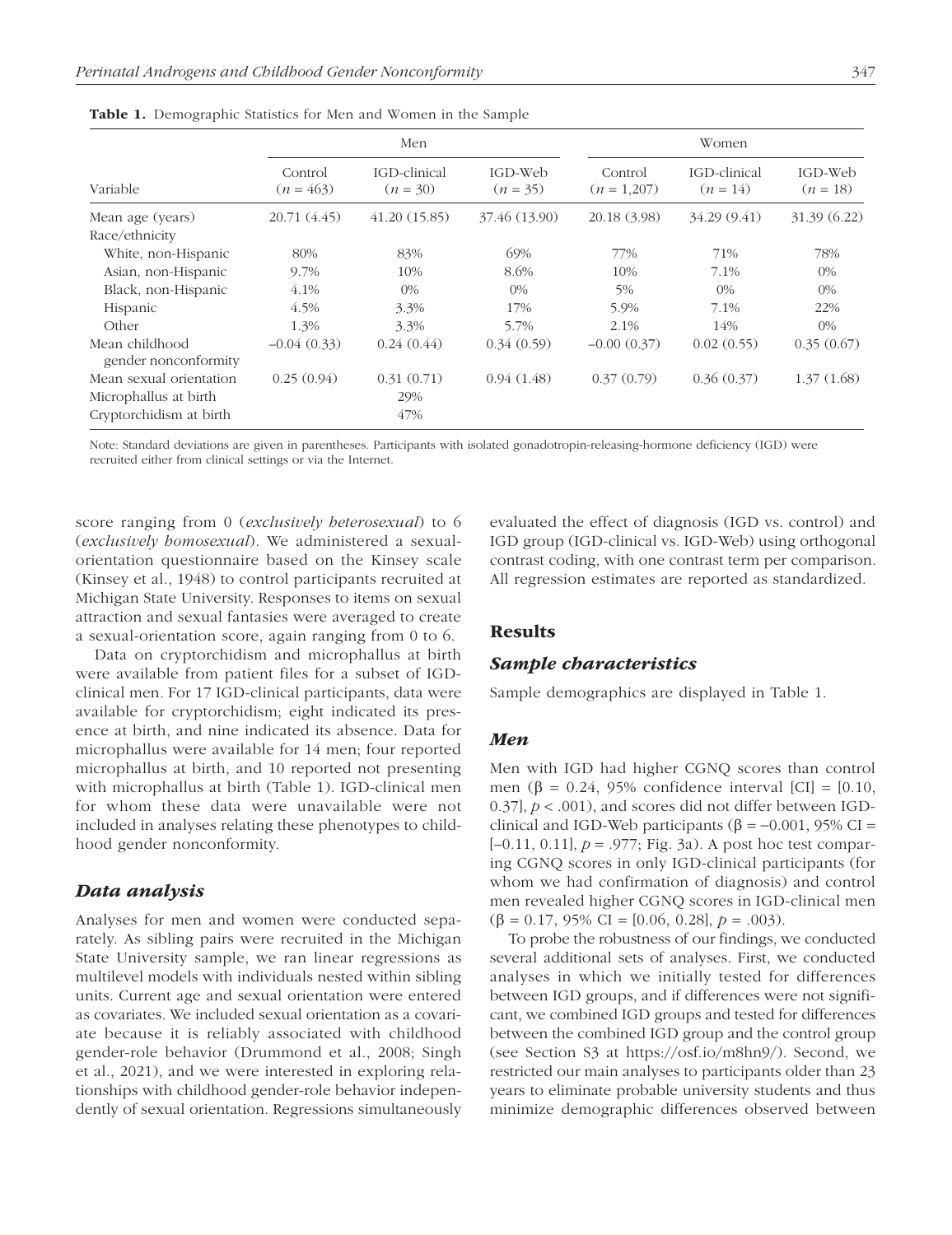

Fig. 3. Mean childhood gender-nonconformity scores in men. Comparisons are shown separately for (a) the two groups who had isolated gonadotropin-releasing-hormone deficiency (IGD) and the control group, (b) the control group and individuals born with and without cryptorchidism (cryp+ and cryp–, respectively), and (c) the control group and individuals born with and without microphallus (micro+ and micro–, respectively). Larger symbols with white shading and associated error bars show group means and 95% confidence intervals, respectively. Smaller symbols show individual scores, and the width of the shaded areas indicates the density of the data. Vertical and horizontal jitter were added to individual points to aid in data visualization. Significance values are shown in (a) between the control group and the two IGD groups together and between the two IGD groups only and in (b) and (c) for both linear and quadratic effects.

control and IGD participants (see Section S4 at [ht](https://osf.io/a9mhb/)tps:// osf.io/m8hn9/). Third, we analyzed the structure of the CGNQ by performing a principal components analysis and repeated our main analyses, replacing principal components scores as the dependent variable (see Section S5 at [h](https://osf.io/a9mhb/)ttps://osf.io/m8hn9/). Fourth, we repeated the analyses presented above but removing sexual orientation as a covariate (see Section S6 at [h](https://osf.io/a9mhb/)ttps://osf.io/m8hn9/). Results of these robustness checks were consistent with results of our main analyses.

We next compared men in the IGD-clinical group with and without cryptorchidism at birth with control participants to further test a connection with low gonadal hormones. We created two contrast terms indexing linear and quadratic terms of prenatal androgen action on the basis of diagnosis and whether cryptorchidism was present at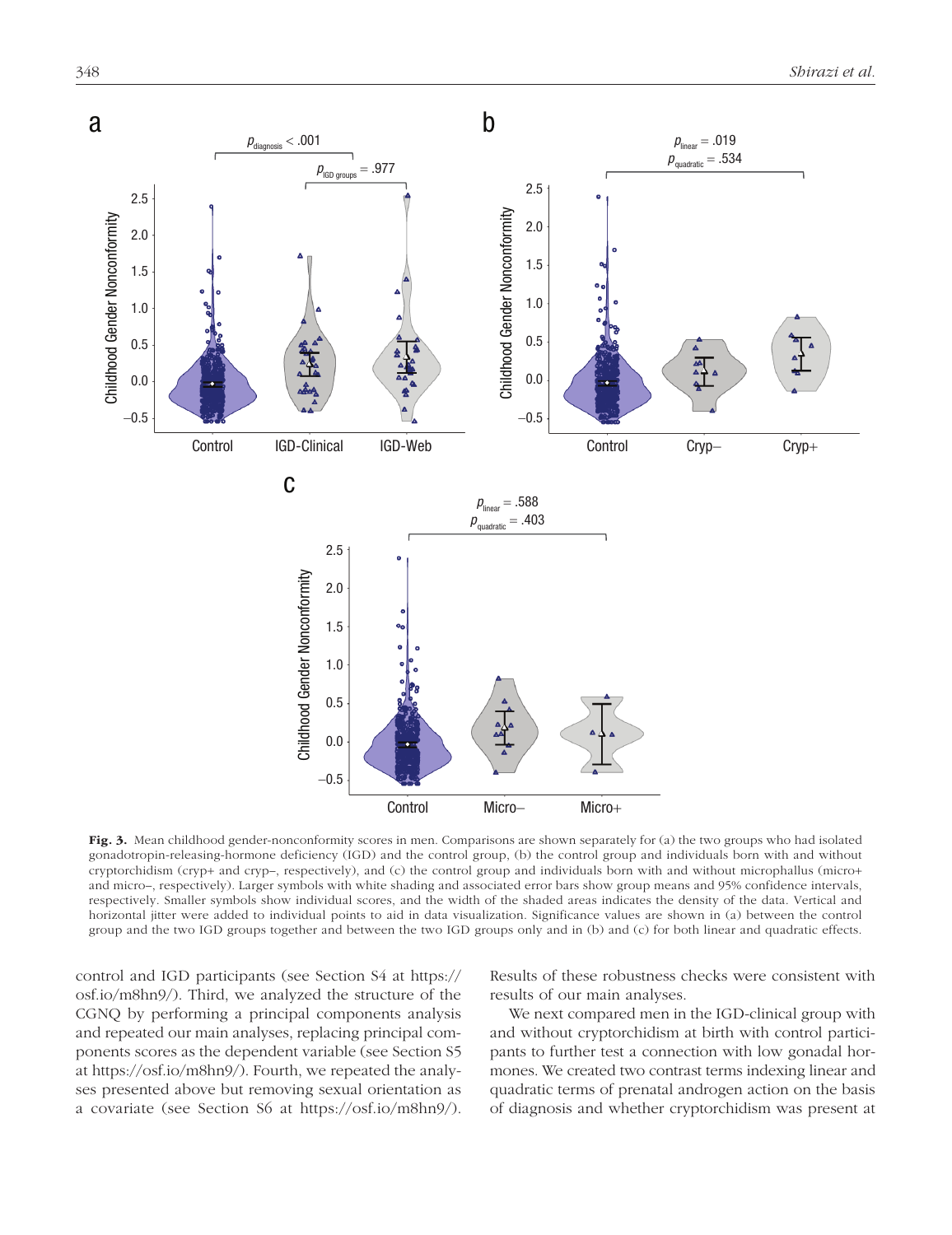

Fig. 4. Mean childhood gender-nonconformity scores in women, separately for the two groups who had isolated gonadotropin-releasinghormone deficiency (IGD) and the control group. Larger symbols with white shading and associated error bars show group means and 95% confidence intervals, respectively. Smaller symbols show individual scores, and the width of the shaded areas indicates the density of the data. Vertical and horizontal jitter were added to individual points to aid in data visualization. Significance values are shown between the control group and the two IGD groups together and between the two IGD groups only.

birth; the lowest levels were in participants with both IGD and cryptorchidism, higher levels were in participants with IGD but without cryptorchidism, and the highest levels were in control participants. In cases in which linear or quadratic effects were significant, we performed post hoc tests to further clarify our pattern of results. There was a significant linear effect of level of presumed perinatal androgen action (β = 0.13, 95% CI = [0.02, 0.24], *; the quadratic effect was not significant (β =* −0.03, 95% CI = [–0.13, 0.07], *p* = .534). In follow-up regressions with group analyzed as a categorical variable, IGD-clinical men with cryptorchidism at birth (β = 0.12, 95% CI = [0.02, 0.22], *p* = .019) exhibited higher CGNQ scores than control men (Fig. 3b); although IGD-clinical men without cryptorchidism at birth also had higher CGQ scores than control men, this difference was not statistically significant (β = 0.03, 95% CI =  $[-0.06, 0.13]$ , *p* = .489). Scores did not differ significantly between IGD-clinical men with and without cryptorchidism ( $\beta = 0.09, 95\%$ CI =  $[-0.03, 0.20], p = .130$ .

We repeated this analysis for microphallus present at birth, finding no significant linear or quadratic effects (Fig. 3c).

### *Women*

Women with IGD had higher CGNQ scores than control women (β = 0.14, 95% CI = [0.06, 0.23], *p* < .001), but CGNQ scores were lower in IGD-clinical than in IGD-Web women (β = -0.11, 95% CI =  $[-0.19, -0.02]$ ,  $p = .001$ ; Fig. 4). A post hoc test comparing CGNQ scores in only IGD-clinical and control women revealed no difference (β = −0.01, 95% CI = [–0.07, 0.05], *p* = .673).

## **Discussion**

We examined the effects of congenitally low gonadal steroids from the second trimester of gestation through minipuberty on recalled childhood gender nonconformity by comparing typically developing men and women with those who have IGD. We found less masculine recalled sex-typed childhood behaviors in men with IGD compared with unaffected men. This effect was robust to any differences in ascertainment bias between clinically recruited and Web-recruited IGD groups, consistent across all robustness analyses, and most pronounced in IGD men with cryptorchidism at birth. These findings suggest that androgen action between the second trimester and neonatal period is important in the development of male-typical genderrole behaviors in childhood.

Our data do not suggest that social learning lacks a role in shaping child gender-role behaviors (Blakemore et al., 2008; Lindsey & Mize, 2001; Lytton & Romney, 1991), but they offer a unique convergence of evidence regarding a role of early androgen exposure. Experimental hormonal manipulations demonstrate that early androgen action masculinizes the brain and behavior in nonhuman mammals (Thornton et al., 2009; X. Xu et al., 2012). Prior studies in humans have shown greater behavioral masculinity in individuals raised as girls who experienced elevated perinatal androgens because of congenital adrenal hyperplasia (Berenbaum et al., 2018; Berenbaum & Hines, 1992; Hines et al., 2004; Meyer-Bahlburg et al., 2004; Pasterski et al., 2005) or having male-typical prenatal endocrine profiles but male-to-female sex reassignment in infancy (Diamond & Sigmundson, 1997; Reiner & Gearhart, 2004). The present findings provide evidence that low or absent early androgen action leads to more female-typical behavioral patterns in humans. However, it is also important to note that men with IGD were more similar in recalled childhood gender-role behaviors to control men than they were to control women (see Table S2 and Fig. S1). This finding may reflect influences of testosterone in the first trimester, sex chromosome complement (Arnold & McCarthy, 2016), and/or gender socialization (Carter, 2014).

Women for whom we had a physician-confirmed IGD diagnosis did not differ from control women in recalled childhood gender nonconformity, suggesting that sex-typical childhood gender-role behavior can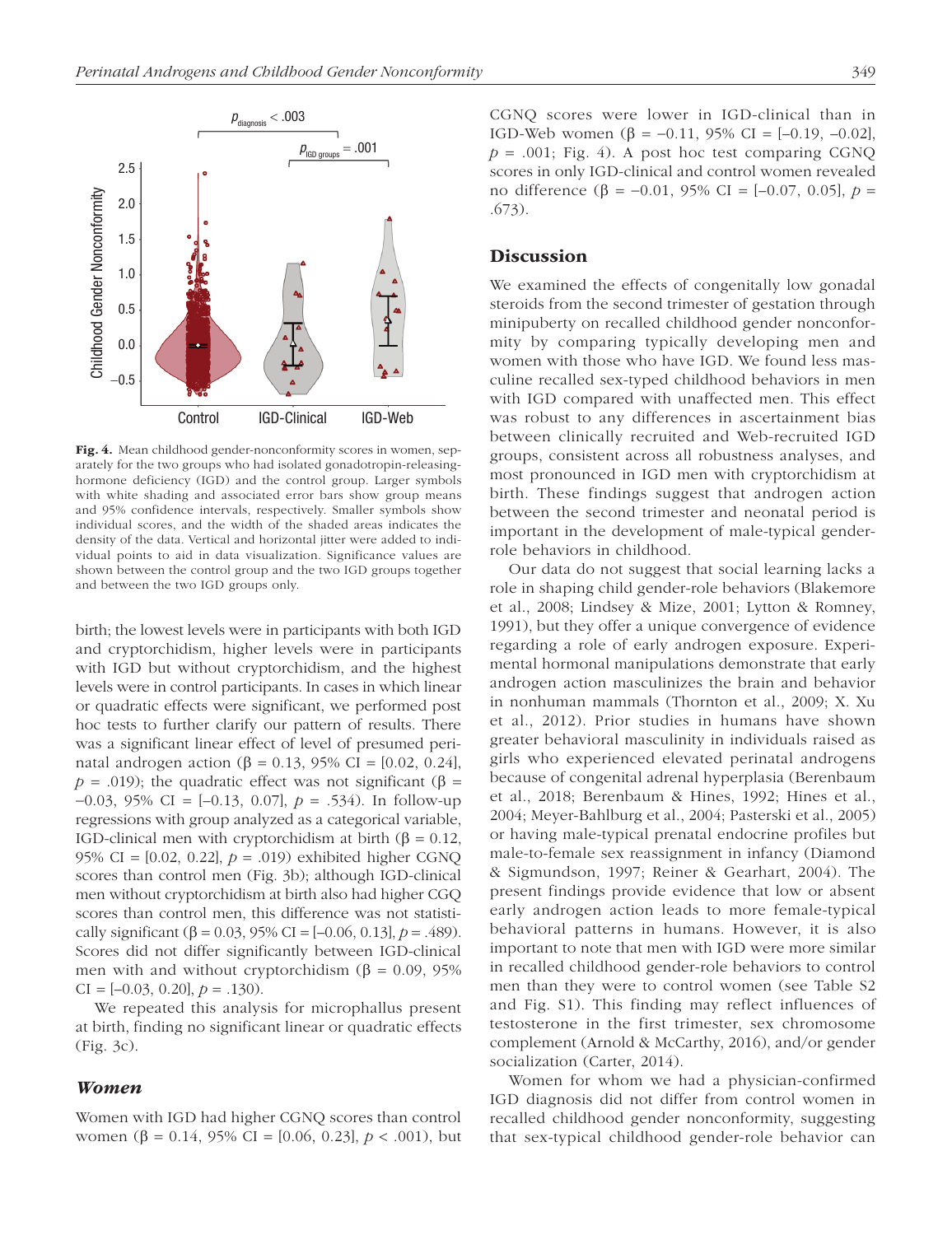develop in human females largely independently of ovarian hormone production after the first trimester. These results also provide further evidence that androgen action at or below female-typical levels—for example, because of complete androgen insensitivity syndrome in XY individuals (Hughes et al., 2012) or IGD in those with XX karyotype—leads to femaletypical childhood gender-role behaviors. Some studies have found less female-typical behavior in women with Turner syndrome, in whom gonadal hormone production is also chronically low (Collaer et al., 2002). However, women with Turner syndrome experience a later decline in ovarian hormones and possess a single functioning X chromosome rather than two X chromosomes as women with IGD do. Behavioral differences between women with Turner syndrome and those with IGD may thus reflect these other endocrine and chromosomal differences (Arnold & McCarthy, 2016; Davies & Wilkinson, 2006).

## *Limitations*

IGD is present in fewer than 1 in 130,000 live births (Boehm et al., 2015; Laitinen et al., 2011), and hence, recruiting samples with sufficient power presents a significant challenge. Although our sample sizes provided 80% power to detect small to medium effects (Cohen's *d* of 0.4 and 0.5 in men and women, respectively), it is possible that we were unable to detect some small differences between IGD and control individuals.

Our observational data also cannot demonstrate causal links between early sex-hormone exposure and adult phenotypes. For example, we cannot rule out a role of differential treatment by parents, physicians, or other individuals resulting from developmental anomalies associated with IGD, such as cleft lip, cryptorchidism, and microphallus. However, we know of no research suggesting socially mediated effects of such developmental anomalies on childhood genderrole behaviors. Moreover, there is no sexual ambiguity in the clinical presentation of individuals with IGD (Brioude et al., 2010), and IGD is not usually diagnosed until incomplete or absent pubertal development triggers referral to a physician (Brioude et al., 2010; Crowley & Pitteloud, 2017). IGD can be suspected in cases of cryptorchidism or microphallus, but our finding of no differences in childhood gender nonconformity relative to microphallus presence, along with the relative conspicuousness of this trait, also suggests that differential parental treatment does not play a major role (although this finding may also reflect the limited sample for which these data were available).

It is also possible that demographic factors contributed to differences between individuals with IGD and control individuals. However, age and sexual orientation were statistically controlled, findings were robust when college-age participants were excluded from analyses, and there is no compelling evidence suggesting a causal relationship between childhood socioeconomic status and childhood gender nonconformity (Y. Xu et al., 2019). The finding of an apparent dose–response relationship between perinatal androgens, as indicated by IGN diagnosis with or without cryptorchism, and childhood gender nonconformity also provides evidence for a role of androgen action.

## *Conclusion*

We used IGD as a model to elucidate the effects of chronically low perinatal sex-hormone exposure on the sexual differentiation of human behavior. Our results indicate that low gonadal sex-hormone exposure in mid-to-late gestation and early infancy predicts higher recalled childhood gender nonconformity in men but not women. These results suggest that androgen action is critical to the organization of male-typical play and gender-role behaviors and that lower androgen levels associated with IGD in males, or with androgen production at or below sex-typical levels in females, are associated with more female-typical behaviors.

#### Transparency

*Action Editor:* Steven W. Gangestad *Editor:* Patricia J. Bauer

*Author Contributions*

K. Dawood, L. L. M. Welling, R. Cárdenas, R. Balasubramanian, A. Delaney, S. M. Breedlove, and D. A. Puts conceived and designed the study. H. Self, K. Dawood, R. Cárdenas, R. Balasubramanian, A. Delaney, and D. A. Puts acquired the data. T. N. Shirazi, K. A. Rosenfield, J. M. Bailey, S. M. Breedlove, and D. A. Puts analyzed and interpreted the data. T. N. Shirazi and D. A. Puts wrote the initial draft of the manuscript. All the authors revised the manuscript and approved the final version for submission.

*Declaration of Conflicting Interests*

The author(s) declared that there were no conflicts of interest with respect to the authorship or the publication of this article.

*Funding*

This work was supported by the National Science Foundation, American Institute of Bisexuality, and National Institute of Mental Health.

*Open Practices*

All data, analysis scripts, questionnaires, and scoring methods have been made publicly available via OSF and can be accessed at [https://osf.io/vtf6d/.](https://osf.io/vtf6d/) The design and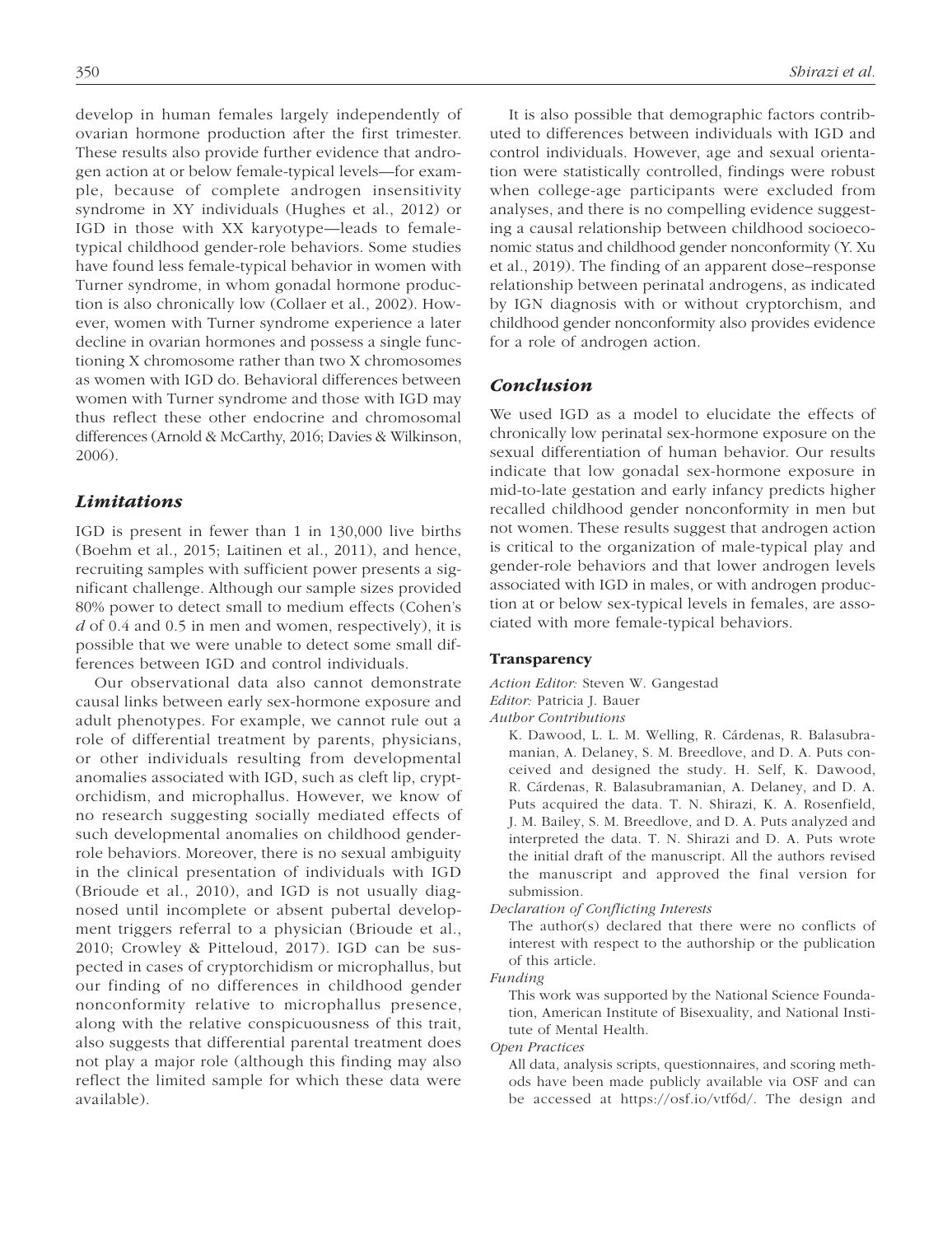analysis plan for the study were not preregistered. This article has received the badges for Open Data and Open Materials. More information about the Open Practices badges can be found at [http://www.psychologicalscience](http://www.psychologicalscience.org/publications/badges) [.org/publications/badges](http://www.psychologicalscience.org/publications/badges).



## References

- Arnold, A. P., & McCarthy, M. M. (2016). Sexual differentiation of the brain and behavior: A primer. In D. W. Pfaff (Ed.), *Neuroscience in the 21st century* (pp. 2139–2168). Springer.
- Balasubramanian, R., & Crowley, W. F. (2011). Isolated GnRH deficiency: A disease model serving as a unique prism into the systems biology of the GnRH neuronal network. *Molecular and Cellular Endocrinology*, *346*(1), 4–12. <https://doi.org/10.1016/j.mce.2011.07.012>
- Berenbaum, S. A., Beltz, A. M., Bryk, K., & McHale, S. (2018). Gendered peer involvement in girls with congenital adrenal hyperplasia: Effects of prenatal androgens, gendered activities, and gender cognitions. *Archives of Sexual Behavior*, *47*(4), 915–929. [https://doi.org/10.1007/s10508-](https://doi.org/10.1007/s10508-017-1112-4) [017-1112-4](https://doi.org/10.1007/s10508-017-1112-4)
- Berenbaum, S. A., & Hines, M. (1992). Early androgens are related to childhood sex-typed toy preferences. *Psychological Science*, *3*(3), 203–206.
- Blakemore, J., Berenbaum, S. A., & Liben, L. S. (2008). *Gender development*. Psychology Press.
- Boehm, U., Bouloux, P.-M., Dattani, M. T., de Roux, N., Dodé, C., Dunkel, L., Dwyer, A. A., Giacobini, P., Hardelin, J.-P., Juul, A., Maghnie, M., Pitteloud, N., Prevot, V., Raivio, T., Tena-Sempere, M., Quinton, R., & Young, J. (2015). Expert consensus document: European Consensus Statement on congenital hypogonadotropic hypogonadism-pathogenesis, diagnosis and treatment. *Nature Reviews Endocrinology*, *11*(9), 547–564. <https://doi.org/10.1038/nrendo.2015.112>
- Braunstein, G. D., & Hershman, J. M. (1976). Comparison of serum pituitary thyrotropin and chorionic gonadotropin concentrations throughout pregnancy. *Journal of Clinical Endocrinology and Metabolism*, *42*(6), 1123–1126. [https://](https://doi.org/10.1210/jcem-42-6-1123) [doi.org/10.1210/jcem-42-6-1123](https://doi.org/10.1210/jcem-42-6-1123)
- Brioude, F., Bouligand, J., Trabado, S., Francou, B., Salenave, S., Kamenicky, P., Brailly-Tabard, S., Chanson, P., Guiochon-Mantel, A., & Young, J. (2010). Non-syndromic congenital hypogonadotropic hypogonadism: Clinical presentation and genotype-phenotype relationships. *European Journal of Endocrinology*, *162*(5), 835–851. [https://doi](https://doi.org/10.1530/EJE-10-0083) [.org/10.1530/EJE-10-0083](https://doi.org/10.1530/EJE-10-0083)
- Carter, M. J. (2014). Gender socialization and identity theory. *Social Sciences*, *3*(2), 242–263. [https://doi.org/10.3390/](https://doi.org/10.3390/socsci3020242) [socsci3020242](https://doi.org/10.3390/socsci3020242)
- Choi, J., & Smitz, J. (2014). Luteinizing hormone and human chorionic gonadotropin: Distinguishing unique physiologic roles. *Gynecological Endocrinology*, *30*(3), 174–181.
- Collaer, M. L., Geffner, M. E., Kaufman, F. R., Buckingham, B., & Hines, M. (2002). Cognitive and behavioral characteristics of Turner syndrome: Exploring a role for ovarian

hormones in female sexual differentiation. *Hormones and Behavior*, *41*(2), 139–155. [https://doi.org/10.1006/](https://doi.org/10.1006/hbeh.2001.1751) [hbeh.2001.1751](https://doi.org/10.1006/hbeh.2001.1751)

- Collaer, M. L., & Hines, M. (1995). Human behavioral sex differences: A role for gonadal hormones during early development? *Psychological Bulletin*, *118*(1), 55–107. <https://doi.org/10.1037//0033-2909.118.1.55>
- Crowley, W. F., & Pitteloud, N. (2017). Congenital hypogonadotropic hypogonadism. In S. J. Winters (Ed.), *Male hypogonadism: Basic, clinical, and therapeutic principles* (pp. 81–100). Humana Press.
- Davies, W., & Wilkinson, L. S. (2006). It is not all hormones: Alternative explanations for sexual differentiation of the brain. *Brain Research*, *1126*, 36–45.
- Diamond, M., & Sigmundson, H. K. (1997). Sex reassignment at birth: Long-term review and clinical implications. *Archives of Pediatrics and Adolescent Medicine*, *151*, 298–304.
- Doll, L. M., Cárdenas, R. A., Burriss, R. P., & Puts, D. A. (2016). Sexual selection and life history: Earlier recalled puberty predicts men's phenotypic masculinization. *Adaptive Human Behavior and Physiology*, *2*, 134–149. <https://doi.org/10.1007/s40750-015-0031-7>
- Drummond, K. D., Bradley, S. J., Peterson-Badali, M., & Zucker, K. J. (2008). A follow-up study of girls with gender identity disorder. *Developmental Psychology*, *44*(1), 35–45.
- Eagly, A. H., & Wood, W. (2013). The nature–nurture debates: 25 years of challenges in understanding the psychology of gender. *Perspectives on Psychological Science*, *8*(3), 340–357. <https://doi.org/10.1177/1745691613484767>
- Forest, M. G., Cathiard, A. M., & Bertrand, J. A. (1973). Evidence of testicular activity in early infancy. *Journal of Clinical Endocrinology and Metabolism*, *148*, 148–151.
- Foresta, C., Zuccarello, D., Garolla, A., & Ferlin, A. (2008). Role of hormones, genes, and environment in human cryptorchidism. *Endocrine Reviews*, *29*(5), 560–580. <https://doi.org/10.1210/er.2007-0042>
- Freund, K., & Langevin, R. (1977). Extension of the Gender Identity Scale for Males. *Archives of Sexual Behavior*, *6*(6), 507–519.
- Goldberg, S., & Lewis, M. (1969). Play behavior in the yearold infant: Early sex differences. *Child Development*, *40*(1), 21–31.
- Hakim, C., Padmanabhan, V., & Vyas, A. K. (2017). Gestational hyperandrogenism in developmental programming. *Endocrinology*, *158*(2), 199–212.
- Han, T. S., & Bouloux, P. M. G. (2012). Kallmann syndrome and other causes of hypothalamic hypogonadism and related development disorders. In G. Fink, D. Pfaff, & J. Levine (Eds.), *Handbook of neuroendocrinology* (pp. 597–617). Academic Press. [https://doi.org/10.1016/B978-](https://doi.org/10.1016/B978-0-12-375097-6.10027-7) [0-12-375097-6.10027-7](https://doi.org/10.1016/B978-0-12-375097-6.10027-7)
- Hines, M., Brook, C., & Conway, G. S. (2004). Androgen and psychosexual development: Core gender identity, sexual orientation, and recalled childhood gender role behavior in women and men with congenital adrenal hyperplasia (CAH). *Journal of Sex Research*, *41*(1), 75–81. [https://doi](https://doi.org/10.1080/00224490409552215) [.org/10.1080/00224490409552215](https://doi.org/10.1080/00224490409552215)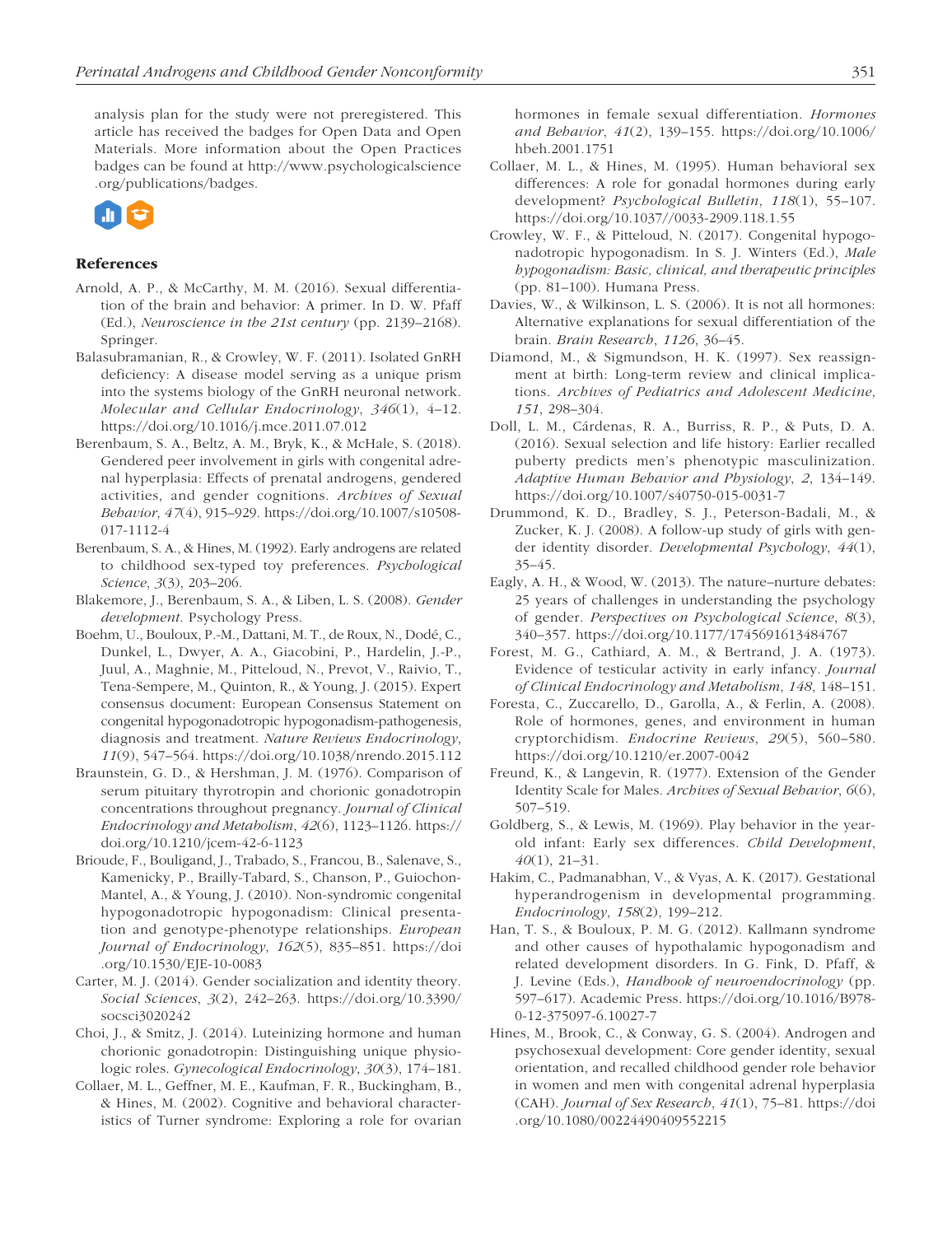- Hughes, I. A., Davies, J. D., Bunch, T. I., Pasterski, V., Mastroyannopoulou, K., & MacDougall, J. (2012). Androgen insensitivity syndrome. *The Lancet*, *380*(9851), 1419–1428. [https://doi.org/10.1016/S0140-6736\(12\)60071-3](https://doi.org/10.1016/S0140-6736(12)60071-3)
- Kinsey, A. C., Pomeroy, W. B., & Martin, C. E. (1948). *Sexual behavior in the human male*. Saunders.
- Klein, F., Sepekoff, B., & Wolf, T. J. (1985). Sexual orientation: A multi-variable dynamic process. *Journal of Homosexuality*, *11*, 35–49.
- Kung, K. T. F., Li, G., Golding, J., & Hines, M. (2018). Preschool gender-typed play behavior at age 3.5 years predicts physical aggression at age 13 years. *Archives of Sexual Behavior*, *47*(4), 905–914. [https://doi.org/10.1007/](https://doi.org/10.1007/s10508-017-1005-6) [s10508-017-1005-6](https://doi.org/10.1007/s10508-017-1005-6)
- Laitinen, E.-M., Vaaralahti, K., Tommiska, J., Eklund, E., Tervaniemi, M., Valanne, L., & Raivio, T. (2011). Incidence, phenotypic features and molecular genetics of Kallmann syndrome in Finland. *Orphanet Journal of Rare Diseases*, *6*, Article 41. [https://doi.org/10.1186/1750-](https://doi.org/10.1186/1750-1172-6-41) [1172-6-41](https://doi.org/10.1186/1750-1172-6-41)
- Lanciotti, L., Cofini, M., Leonardi, A., Penta, L., & Esposito, S. (2018). Up-to-date review about minipuberty and overview on hypothalamic-pituitary-gonadal axis activation in fetal and neonatal life. *Frontiers in Endocrinology*, *9*, Article 410. <https://doi.org/10.3389/fendo.2018.00410>
- Lindsey, E. W., & Mize, J. (2001). Contextual differences in parent-child play: Implications for children's gender role development. *Sex Roles*, *44*(3–4), 155–176. [https://doi](https://doi.org/10.1023/A:1010950919451) [.org/10.1023/A:1010950919451](https://doi.org/10.1023/A:1010950919451)
- Lippa, R. A. (2005). *Gender, nature, and nurture*. Routledge.
- Lytton, H., & Romney, D. M. (1991). Parents' differential socialization of boys and girls: A meta-analysis. *Psychological Bulletin*, *109*(2), 267–296. [https://doi.org/10.1037//0033-](https://doi.org/10.1037//0033-2909.109.2.267) [2909.109.2.267](https://doi.org/10.1037//0033-2909.109.2.267)
- Meyer-Bahlburg, H. F. L., Dolezal, C., Baker, S. W., Carlson, A. D., Obeid, J. S., & Newton, M. I. (2004). Prenatal androgenization affects gender-related behavior but not gender identity in 5–12-year-old girls with congenital adrenal hyperplasia. *Archives of Sexual Behavior*, *33*(2), 97–104.
- Negri-Cesi, P., Colciago, A., Celotti, F., & Motta, M. (2004). Sexual differentiation of the brain: Role of testosterone and its active metabolites. *Journal of Endocrinological Investigation*, *27*, 120–127.
- Pardue, M. L., & Wizemann, T. M. (2001). *Exploring the biological contributions to human health: Does sex matter?* National Academies Press.
- Pasterski, V. L., Geffner, M. E., Hindmarsh, P., Brook, C., Brain, C., & Hines, M. (2005). Prenatal hormones and postnatal socialization by parents as determinants of male-typical toy play in girls with congenital adrenal hyperplasia. *Child Development*, *76*(1), 264–278. [https://](https://doi.org/10.1111/j.1467-8624.2005.00843.x) [doi.org/10.1111/j.1467-8624.2005.00843.x](https://doi.org/10.1111/j.1467-8624.2005.00843.x)
- Puts, D. A., Bailey, D. H., Cárdenas, R. A., Burriss, R. P., Welling, L. L. M., Wheatley, J. R., & Dawood, K. (2013). Women's attractiveness changes with estradiol and progesterone across the ovulatory cycle. *Hormones and Behavior*, *63*(1), 13–19. [https://doi.org/10.1016/j.yhbeh](https://doi.org/10.1016/j.yhbeh.2012.11.007) [.2012.11.007](https://doi.org/10.1016/j.yhbeh.2012.11.007)
- Puts, D. A., Cárdenas, R. A., Bailey, D. H., Burriss, R. P., Jordan, C. L., & Breedlove, S. M. (2010). Salivary testosterone does not predict mental rotation performance in men or women. *Hormones and Behavior*, *58*(2), 282–289. <https://doi.org/10.1016/j.yhbeh.2010.03.005>
- Reiner, W. G., & Gearhart, J. P. (2004). Discordant sexual identity in some genetic males with cloacal exstrophy assigned to female sex at birth. *New England Journal of Medicine*, *350*(4), 333–341.
- Seminara, S. B., Hayes, F. J., & Crowley, W. F. (1998). Gonadotropin-releasing hormone deficiency in the human (idiopathic hypogonadotropic hypogonadism and Kallmann's syndrome): Pathophysiological and genetic considerations. *Endocrine Reviews*, *19*(5), 521–539.
- Shirazi, T. N., Self, H., Dawood, K., Cárdenas, R., Welling, L. L. M., Rosenfield, K. A., Ortiz, T. L., Carré, J. M., Balasubramanian, R., Delaney, A., Crowley, W., Breedlove, S. M., & Puts, D. A. (2020). Pubertal timing predicts adult psychosexuality: Evidence from typically developing adults and adults with isolated GnRH deficiency. *Psychoneuroendocrinology*, *119*, Article 104733. <https://doi.org/10.1016/j.psyneuen.2020.104733>
- Shirazi, T. N., Self, H., Dawood, K., Rosenfield, K. A., Penke, L., Carré, J. M., Ortiz, T., & Puts, D. A. (2019). Hormonal predictors of women's sexual motivation. *Evolution and Human Behavior*, *40*(3), 336–344. [https://doi.org/10](https://doi.org/10.1016/j.evolhumbehav.2019.02.002) [.1016/j.evolhumbehav.2019.02.002](https://doi.org/10.1016/j.evolhumbehav.2019.02.002)
- Siiteri, P. K., & Wilson, J. D. (1974). Testosterone formation and metabolism during male sexual differentiation in the human embryo. *Journal of Clinical Endocrinology and Metabolism*, *38*(1), 113–125.
- Singh, D., Bradley, S. J., & Zucker, K. J. (2021). A follow-up study of boys with gender identity disorder. *Frontiers in Psychiatry*, *12*, Article 632784. [https://doi.org/10.3389/](https://doi.org/10.3389/fpsyt.2021.632784) [fpsyt.2021.632784](https://doi.org/10.3389/fpsyt.2021.632784)
- Swift-Gallant, A., & Monks, D. A. (2017). Androgenic mechanisms of sexual differentiation of the nervous system and behavior. *Frontiers in Neuroendocrinology*, *46*, 32–45. <https://doi.org/10.1016/j.yfrne.2017.04.003>
- Thornton, J., Zehr, J. L., & Loose, M. D. (2009). Effects of prenatal androgens on rhesus monkeys: A model system to explore the organizational hypothesis in primates. *Hormones and Behavior*, *55*(5), 633–644. [https://doi](https://doi.org/10.1016/j.yhbeh.2009.03.015) [.org/10.1016/j.yhbeh.2009.03.015](https://doi.org/10.1016/j.yhbeh.2009.03.015)
- Todd, B. K., Barry, J. A., & Thommessen, S. A. O. (2017). Preferences for 'gender-typed' toys in boys and girls aged 9 to 32 months. *Infant and Child Development*, *26*(3), Article e1986. <https://doi.org/10.1002/icd.1986>
- Wallen, K. (1996). Nature needs nurture: The interaction of hormonal and social influences on the development of behavioral sex differences in rhesus monkeys. *Hormones and Behavior*, *30*(4), 364–378. [https://doi.org/10.1006/](https://doi.org/10.1006/hbeh.1996.0042) [hbeh.1996.0042](https://doi.org/10.1006/hbeh.1996.0042)
- Wallen, K., & Baum, M. J. (2002). Masculinization and defeminization in altricial and precocial mammals: Comparative aspects of steroid hormone action. *Hormones, Brain and Behavior*, *4*, 385–423. [https://doi.org/10.1016/B978-](https://doi.org/10.1016/B978-012532104-4/50071-8) [012532104-4/50071-8](https://doi.org/10.1016/B978-012532104-4/50071-8)